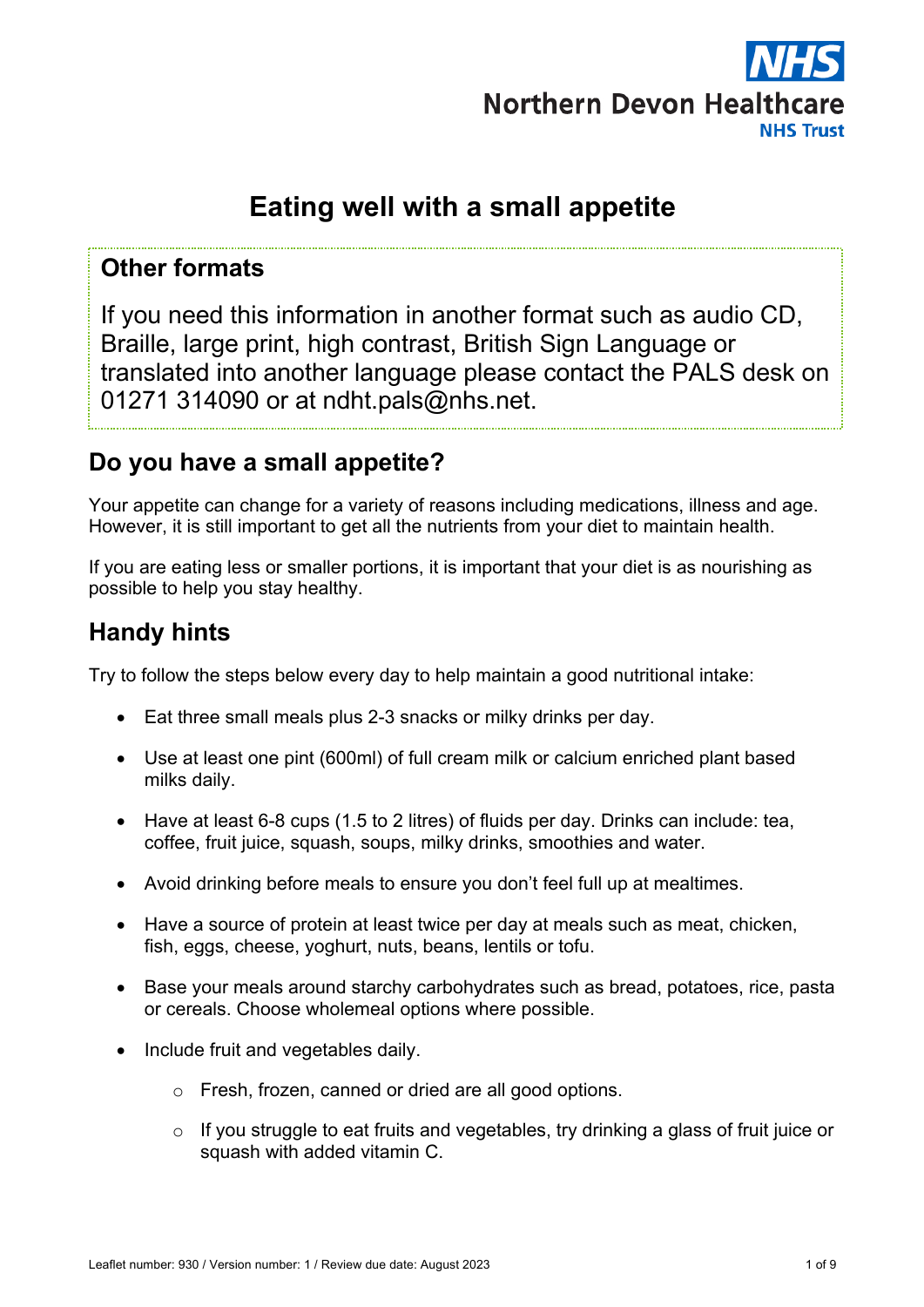# **Enriching food**

You can add extra nourishment to foods by enriching them with simple ingredients.

## **Milk**

- You can enrich milk by adding four tablespoons of skimmed/dried milk powder to one pint (600ml) of full fat milk. This adds an extra 200 calories and 20 grammes of protein to a pint of milk!
- You can use this milk to make coffee, hot chocolate, malted drinks, sauces, packet soups, milk puddings, porridge and cereals.

### **Milk- based sauces**

• Add cream, evaporated milk and/or grated cheese.

## **Breakfast cereals**

- Use enriched milk, evaporated milk, yoghurt, syrup, honey, jams or sugar.
- Serve with fresh or dried fruit and/or nuts.

## **Puddings**

- Serve with cream, full-fat creamy yoghurts, evaporated milk, custard, condensed milk or ice-cream.
- Add jam, lemon curd, honey, syrup or dried fruit.

### **Soup**

- Mix in cream, dried milk powder, baked beans, pasta, evaporated milk or crème fraiche.
- Top with grated cheese, dumplings or croutons.
- Serve with bread and butter or spread.

### **Potatoes and vegetables**

• Add spread/butter, oil, grated cheese, soft cheese, cream, salad cream, mayonnaise, milk-based sauces or fried onions.

# **Increasing your calories**

- Spread/butter, oil and sweet foods such as syrup, jam and honey can provide extra energy and calories and help food to taste better. These can be used generously with a variety of meals.
- Have a pudding once or twice a day such as full-fat yoghurts, trifle, ice-cream, cake, fruit pie, crumble, sponge-puddings with custard or cream and ready-made desserts.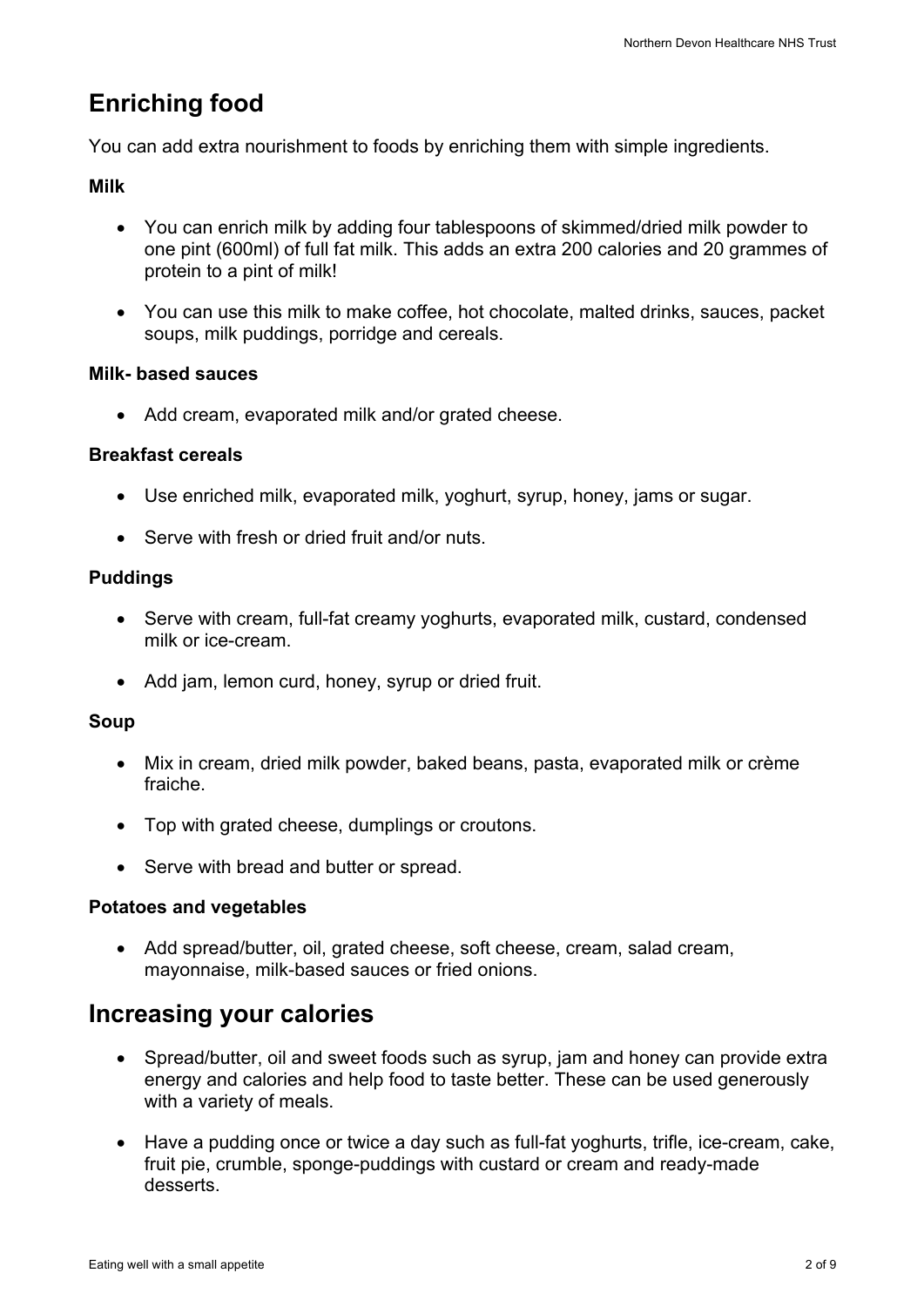- Cakes, pastries, biscuits, chocolates and crisps are all high in calories and make great snacks to have throughout the day for an extra calorie boost.
- Avoid low-calorie, 'light' or 'diet' foods.
- Have full-fat dairy products.

## **Quick and nourishing foods and snacks**

#### **Sandwiches**

- Use cold meat, bacon, tinned fish, cheese, eggs, nut butters, hummus or readymade sandwich fillings.
- Try different types of bread and rolls for variety.
- Add extra flavour with pickles, relish and sauces.

#### **Snacks**

- Toast with: pâté, tinned fish, baked beans, cheese, tinned spaghetti with cheese, eggs, nut butters, chocolate spread or avocado.
- Soup made with enriched milk and added cream or cheese with a sandwich or bread.
- Crackers or digestive biscuits with margarine/butter and cheese.
- Toasted crumpets or teacake with margarine/butter and jam/marmalade.
- Tortilla chips with soft cheese spread or dip.
- Mini sausage rolls.
- Mini spring rolls.
- A bowl of breakfast cereal with enriched milk.
- Full-fat yoghurt and fruit.
- Fruit cake/malt loaf and butter
- Chocolate covered biscuits and cake bars.
- Individual apple pie, Bakewell tart or tray bakes.

#### **Meals**

Try to include vegetables with each of the meals below.

- Bacon and egg with tomatoes and toast/ sausages with baked beans and bread or canned potatoes.
- Oven-ready fish or fish fingers with chips and peas or baked beans.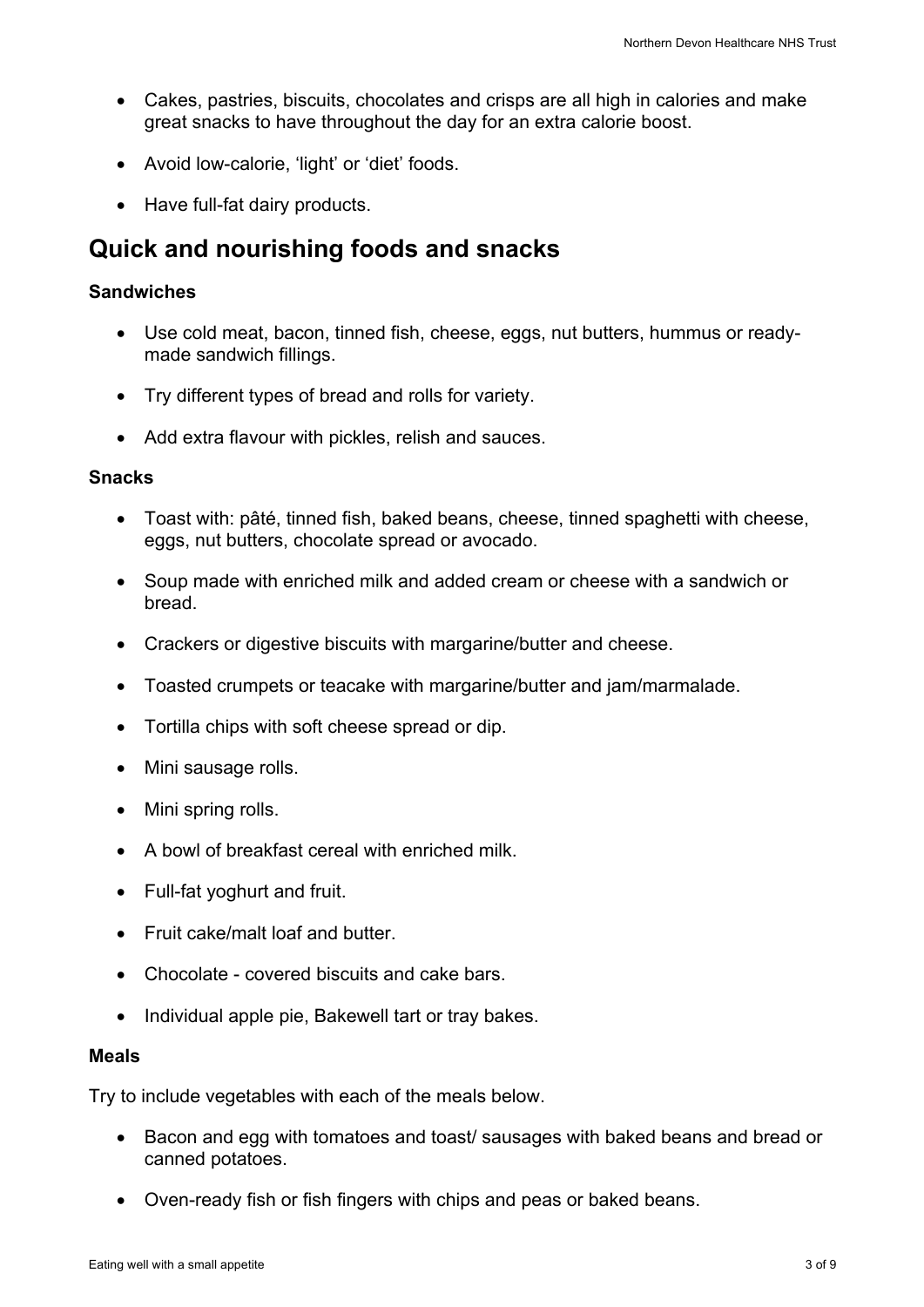- Kippers or smoked haddock with bread and butter.
- Macaroni cheese with tomatoes.
- Jacket potatoes with cheese or beans.
- Cauliflower cheese.
- Corned beef hash.
- Canned stew or casserole with instant mashed potato.
- Pasta with sauce and cheese.
- Boil-in-the-bag fish and sauce.

#### **Desserts**

- Full-fat yoghurt
- Tinned fruit with ice-cream or evaporated milk.
- Cake.
- Ice-cream.
- Mousse.
- Milk puddings e.g. milk jelly or custard.
- Individual desserts.

# **Nourishing drinks**

Nourishing drinks are a great way to get in extra calories and protein between meals.

- Make hot drinks such as malted milk drinks, cocoa, drinking chocolate or milky coffees made with enriched milk.
- Add cold milk to:
	- o Blackcurrant juice
	- o Milk-shake flavourings or powders
	- o Mashed banana and full-fat yoghurt
	- o Fruit, cream and ice-cream to make milk-shakes
- High calorie enriched drinks are sold in chemists and supermarkets as powders or ready to drink. These may be taken as a drink between meals.
- Frequent hot drinks are comforting and warming. You may like to have a flask beside you during the day so you can take a hot drink when you need it.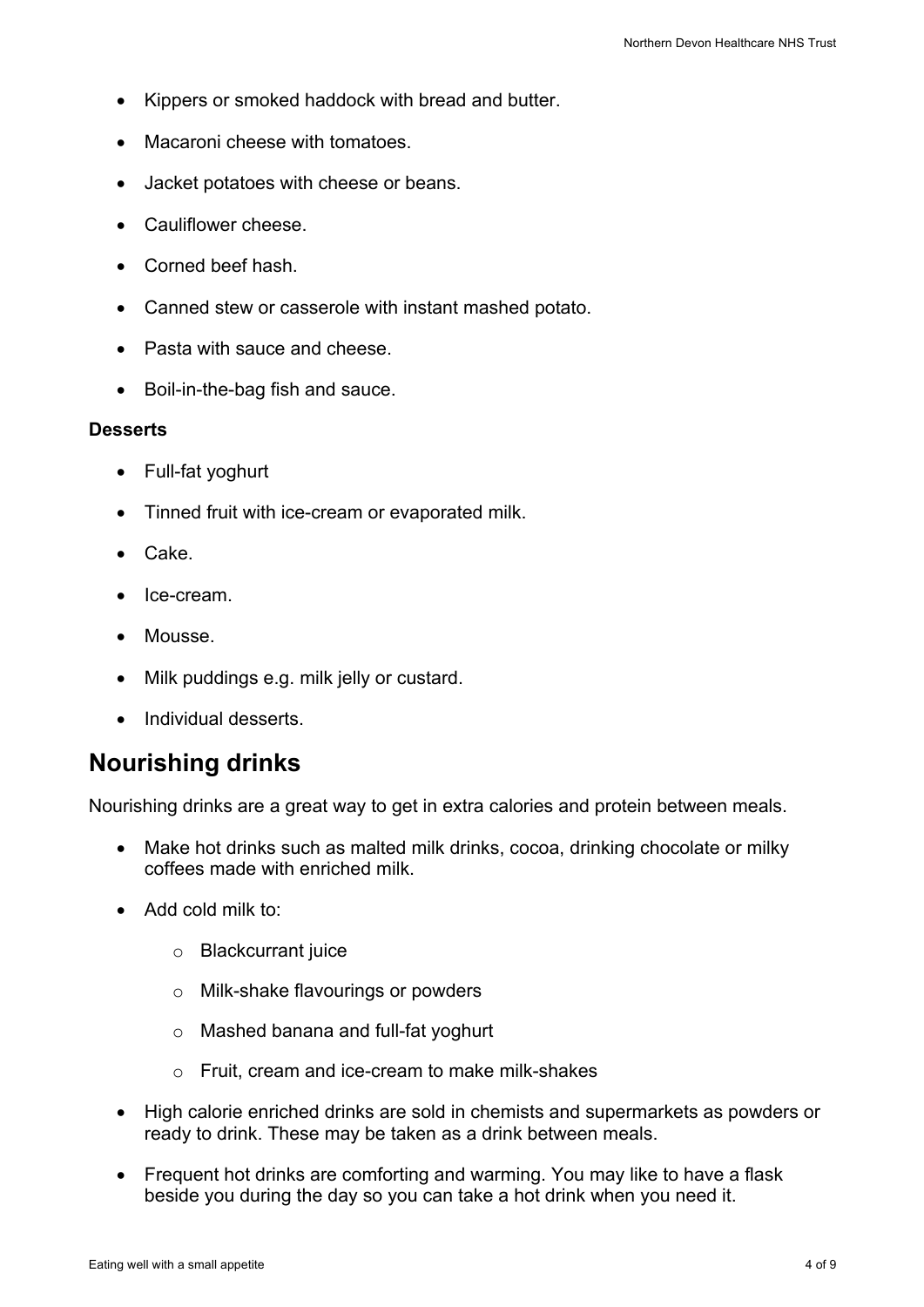# **Making eating easier**

- If you find cooking difficult or tiring then you may find it useful to use ready meals and convenience foods.
- You may be able to have meals-on-wheels or frozen meals delivered.
- If you have dental problems or dentures that are impacting on your eating then contact your dentist.

## **Store cupboard ideas**

Having some basic convenience foods available in the store cupboard can be helpful if you struggle to get to the shops because of bad weather or illness.

### **Milk**

- Long-life/UHT, dried or tinned evaporated milk.
- Cans or pots of milk puddings such as custard or rice puddings.

#### **Drinks**

- Cocoa powder, hot chocolate or malted milk drink powders.
- Fruit squash enriched with vitamin C.

#### **Meat, fish and alternatives**

- Canned meat such as corned beef or ham.
- Canned fish such as tuna, sardines, salmon, mackerel and pilchards.
- Canned pulses such as beans and lentils.
- Ready-made or canned meals such as mince, stews, casseroles, curries and pies.
- Packets of tofu.

#### **Fruit, vegetables and fruit juice**

- Canned or cartons of fruits and vegetables.
- Dried fruit, pots of fruit, long-life fruit juice.

#### **Cereals and other starchy foods**

- Breakfast cereals and porridge oats.
- Crackers, crisp breads, plain biscuits and oatcakes.
- Dried pasta, rice and packets of instant mashed potato.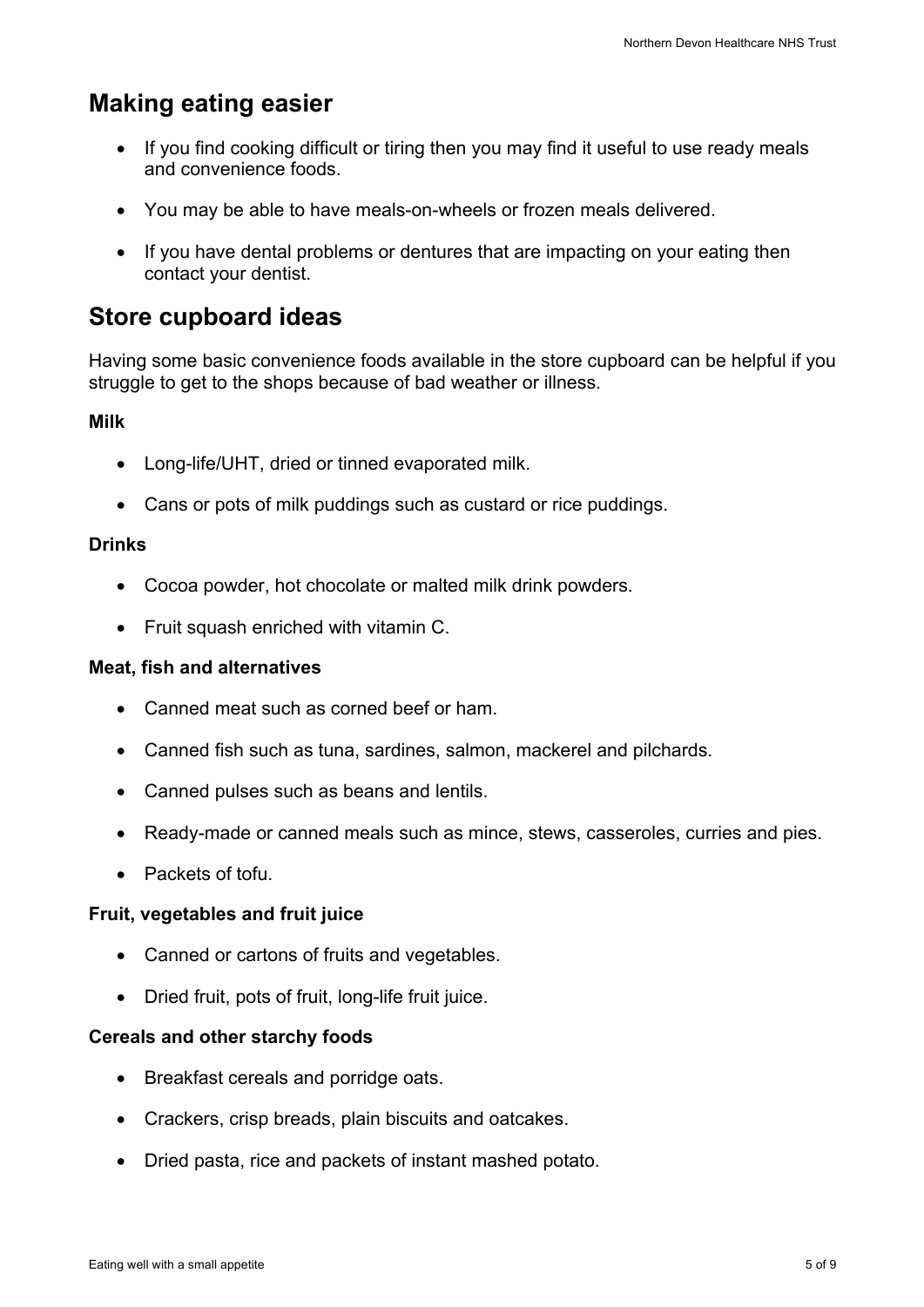#### **Other**

- Canned or packets of soup.
- Stock cubes and yeast extract.
- Fruit loaf, sponge biscuits and tinned/packet puddings.
- Sugar.
- Preserves and spreads such as jam, marmalade, nut butters or chocolate spread.

## **Tips**

- Only buy foods you like and will use.
- Check the use-by dates on cans and packets regularly.
- Some tins will have a pull-ring for easier opening.

## **Freezer ideas**

The list below provides some examples of foods that can be stored in the freezer and used when desired:

- meat, fish and Quorn
- chips, mashed potatoes and baked potatoes
- pizza
- fish fingers or chicken nuggets/goujons
- ready meals such as stew, casserole, lasagne or fish pie
- extra portions of homemade meals
- bread
- frozen fruits and vegetables
- puddings or ice-cream
- milk

# **Nutritional supplements**

If the dietary changes made in this booklet don't help to achieve better nutritional intake, your doctor may prescribe food or drink supplements that are taken in between meals. Your dietitian can also advise on whether these would be necessary.

It is recommended that adults in the UK should take a 10 microgramme (400IU) vitamin D supplement daily throughout the winter months. If you have less exposure to the sun during the summer months, then it is recommended to continue to take the 10 microgramme vitamin D supplement all year round to help support bone health.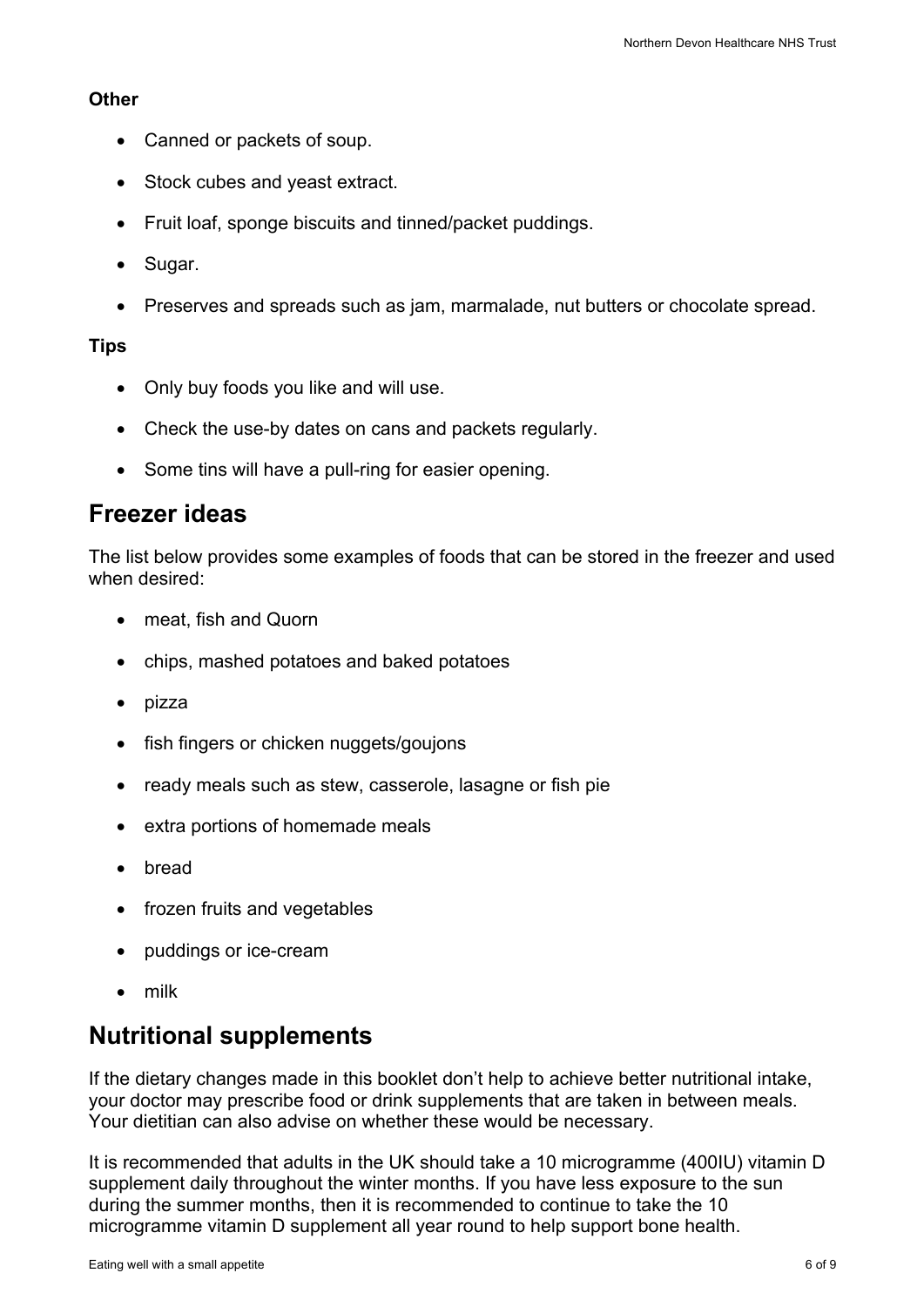Speak with your pharmacist or dietitian to discuss whether you should take a vitamin D supplement.

# **Suggested meal plan**

### **Breakfast**

Porridge made with enriched milk with syrup/honey/sugar and added fresh/tinned/dried fruit

Or

Two slices of wholemeal toast with spread/butter with scrambled eggs made with added cream served with a glass of fresh fruit juice.

## **Mid-morning**

Milky drink made using enriched milk

Or

Nourishing snack such as full fat yoghurt and fruit

#### **Lunch**

Sandwich made with two slices of wholemeal bread, butter/spread and a filling of your choice served with a dressed salad

Or

Jacket potato with butter/spread topped with beans and cheese and served with a dressed salad

Pudding e.g. full fat yoghurt, trifle, mousse, jelly and ice-cream

### **Mid-afternoon**

Milky drink made with enriched milk

Or

Nourishing snack such as cheese and crackers with butter/spread or cup of packet soup with a slice of wholemeal bread with butter/spread

### **Evening meal**

Tinned or home-made stew/ casserole with mashed potato and vegetables with extra butter/spread

Or

Meat/fish with potatoes of choice and vegetables with extra butter/spread

Pudding e.g. steamed pudding with custard/cream, yoghurt with fruit, tinned rice pudding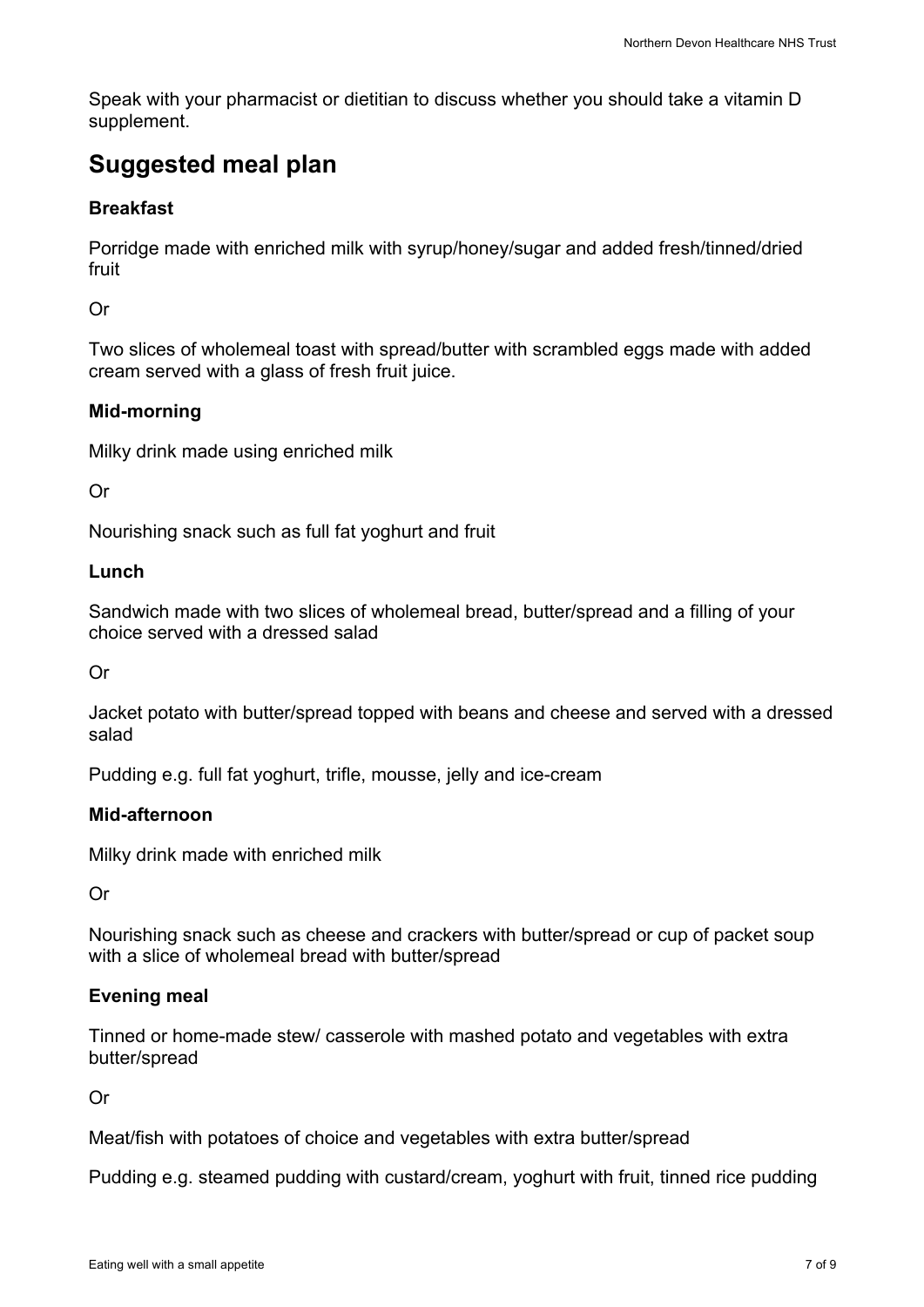### **Bedtime snack**

Milky drink made with enriched milk and a biscuit

Or

Cheese and crackers with butter/spread

Or

A crumpet with butter/spread and jam

## **Plant-based food fortification**

We have a separate information sheet available with plant-based foods, snacks and calorie boosters. Please ask your dietitian for further information.

## **Further information**

If you have any queries about your diet, please do not hesitate to contact the dietetic team.

Dietetic Department North Devon District Hospital **Barnstaple** 

Telephone: 01271 322306 (Monday – Friday)

#### **Useful websites**

**British Dietetic Association food fact sheet on malnutrition** https://www.bda.uk.com/resource/malnutrition.html

**British Dietetic Association food fact sheet on Vitamin D** https://www.bda.uk.com/resource/vitamin-d.html

**Malnutrition Pathway - Your Guide To Making the Most of Your Food - Advice for patients and carers** https://www.malnutritionpathway.co.uk/leaflets-patients-and-carers

#### **Malnutrition Matters**

https://www.malnutritiontaskforce.org.uk/eating-well

## **References**

Malnutrition Matters (2021) *Eating Well.* Available at: https://www.malnutritiontaskforce.org.uk/eating-well

North and East Devon Formulary (2021) Management of malnutrition. Available at: https://northeast.devonformularyguidance.nhs.uk/formulary/chapters/9.-blood-andnutrition/adult-malnutrition

NHS (2021) Malnutrition. Available at: https://www.nhs.uk/conditions/malnutrition/

Public Health England (2014) McCance and Widdowson's the composition of foods. 7th edn. London: HMSO